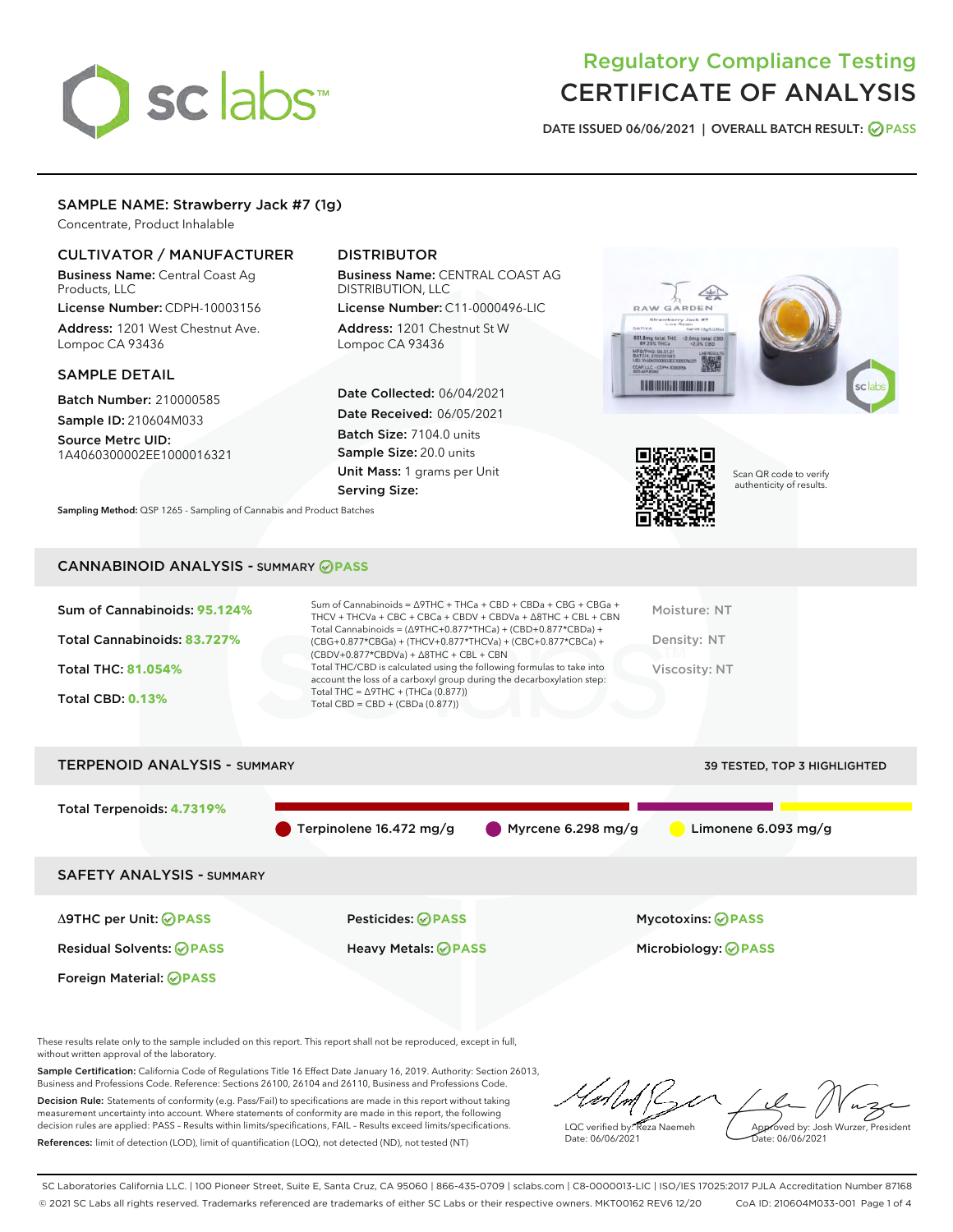



STRAWBERRY JACK #7 (1G) | DATE ISSUED 06/06/2021 | OVERALL BATCH RESULT:  $\bigcirc$  PASS

#### CANNABINOID TEST RESULTS - 06/06/2021 2 PASS

Tested by high-performance liquid chromatography with diode-array detection (HPLC-DAD). **Method:** QSP 1157 - Analysis of Cannabinoids by HPLC-DAD

#### TOTAL CANNABINOIDS: **83.727%**

Total Cannabinoids (Total THC) + (Total CBD) + (Total CBG) + (Total THCV) + (Total CBC) + (Total CBDV) + ∆8THC + CBL + CBN

TOTAL THC: **81.054%** Total THC (∆9THC+0.877\*THCa)

TOTAL CBD: **0.13%**

Total CBD (CBD+0.877\*CBDa)

TOTAL CBG: 1.31% Total CBG (CBG+0.877\*CBGa)

TOTAL THCV: 0.463% Total THCV (THCV+0.877\*THCVa)

TOTAL CBC: 0.77% Total CBC (CBC+0.877\*CBCa)

TOTAL CBDV: ND Total CBDV (CBDV+0.877\*CBDVa)

| <b>COMPOUND</b>  | LOD/LOQ<br>(mg/g)          | <b>MEASUREMENT</b><br><b>UNCERTAINTY</b><br>(mg/g) | <b>RESULT</b><br>(mg/g) | <b>RESULT</b><br>(%) |
|------------------|----------------------------|----------------------------------------------------|-------------------------|----------------------|
| <b>THCa</b>      | 0.05/0.14                  | ±23.087                                            | 898.31                  | 89.831               |
| <b>A9THC</b>     | 0.06 / 0.26                | ±0.782                                             | 22.72                   | 2.272                |
| <b>CBGa</b>      | 0.1/0.2                    | ±0.67                                              | 12.9                    | 1.29                 |
| <b>CBCa</b>      | 0.07 / 0.28                | ±0.429                                             | 8.78                    | 0.878                |
| <b>THCVa</b>     | 0.07/0.20                  | ±0.252                                             | 5.28                    | 0.528                |
| <b>CBG</b>       | 0.06/0.19                  | ±0.070                                             | 1.77                    | 0.177                |
| <b>CBDa</b>      | 0.02/0.19                  | ±0.043                                             | 1.48                    | 0.148                |
| <b>CBC</b>       | 0.2 / 0.5                  | N/A                                                | $<$ LOQ                 | $<$ LOQ              |
| $\triangle$ 8THC | 0.1/0.4                    | N/A                                                | <b>ND</b>               | <b>ND</b>            |
| <b>THCV</b>      | 0.1/0.2                    | N/A                                                | <b>ND</b>               | <b>ND</b>            |
| <b>CBD</b>       | 0.07/0.29                  | N/A                                                | <b>ND</b>               | <b>ND</b>            |
| <b>CBDV</b>      | 0.04 / 0.15                | N/A                                                | <b>ND</b>               | <b>ND</b>            |
| <b>CBDVa</b>     | 0.03 / 0.53                | N/A                                                | <b>ND</b>               | <b>ND</b>            |
| <b>CBL</b>       | 0.06 / 0.24                | N/A                                                | <b>ND</b>               | <b>ND</b>            |
| <b>CBN</b>       | 0.1/0.3                    | N/A                                                | <b>ND</b>               | <b>ND</b>            |
|                  | <b>SUM OF CANNABINOIDS</b> |                                                    | 951.24 mg/g             | 95.124%              |

#### **UNIT MASS: 1 grams per Unit**

| ∆9THC per Unit                        | 1120 per-package limit     | 22.72 mg/unit<br><b>PASS</b> |
|---------------------------------------|----------------------------|------------------------------|
| <b>Total THC per Unit</b>             |                            | 810.54 mg/unit               |
| <b>CBD per Unit</b>                   |                            | <b>ND</b>                    |
| <b>Total CBD per Unit</b>             |                            | $1.30$ mg/unit               |
| Sum of Cannabinoids<br>per Unit       |                            | 951.24 mg/unit               |
| <b>Total Cannabinoids</b><br>per Unit |                            | 837.27 mg/unit               |
| <b>MOISTURE TEST RESULT</b>           | <b>DENSITY TEST RESULT</b> | <b>VISCOSITY TEST RESULT</b> |

Not Tested

Not Tested

Not Tested

#### TERPENOID TEST RESULTS - 06/06/2021

Terpene analysis utilizing gas chromatography-flame ionization detection (GC-FID). **Method:** QSP 1192 - Analysis of Terpenoids by GC-FID

| <b>COMPOUND</b>         | LOD/LOQ<br>(mg/g) | <b>MEASUREMENT</b><br><b>UNCERTAINTY</b><br>(mg/g) | <b>RESULT</b><br>(mg/g) | <b>RESULT</b><br>$(\%)$ |
|-------------------------|-------------------|----------------------------------------------------|-------------------------|-------------------------|
| Terpinolene             | 0.008 / 0.026     | ±0.3377                                            | 16.472                  | 1.6472                  |
| <b>Myrcene</b>          | 0.008 / 0.025     | ±0.0812                                            | 6.298                   | 0.6298                  |
| Limonene                | 0.005 / 0.016     | ±0.0871                                            | 6.093                   | 0.6093                  |
| $\beta$ Caryophyllene   | 0.004 / 0.012     | ±0.1981                                            | 5.564                   | 0.5564                  |
| trans-ß-Farnesene       | 0.008 / 0.025     | ±0.0771                                            | 2.171                   | 0.2171                  |
| $\alpha$ Humulene       | 0.009/0.029       | ±0.0582                                            | 1.812                   | 0.1812                  |
| $\beta$ Pinene          | 0.004 / 0.014     | ±0.0157                                            | 1.368                   | 0.1368                  |
| Linalool                | 0.009 / 0.032     | ±0.0408                                            | 1.074                   | 0.1074                  |
| $\alpha$ Pinene         | 0.005 / 0.017     | ±0.0077                                            | 0.890                   | 0.0890                  |
| Terpineol               | 0.016 / 0.055     | ±0.0546                                            | 0.890                   | 0.0890                  |
| Ocimene                 | 0.011 / 0.038     | ±0.0257                                            | 0.800                   | 0.0800                  |
| Fenchol                 | 0.010 / 0.034     | ±0.0196                                            | 0.506                   | 0.0506                  |
| $\alpha$ Phellandrene   | 0.006 / 0.020     | ±0.0057                                            | 0.420                   | 0.0420                  |
| $\alpha$ Terpinene      | 0.005 / 0.017     | ±0.0052                                            | 0.347                   | 0.0347                  |
| 3 Carene                | 0.005 / 0.018     | ±0.0049                                            | 0.346                   | 0.0346                  |
| <b>Nerolidol</b>        | 0.009 / 0.028     | ±0.0217                                            | 0.345                   | 0.0345                  |
| $\alpha$ Bisabolol      | 0.008 / 0.026     | ±0.0170                                            | 0.319                   | 0.0319                  |
| $\gamma$ Terpinene      | 0.006 / 0.018     | ±0.0048                                            | 0.277                   | 0.0277                  |
| Caryophyllene<br>Oxide  | 0.010 / 0.033     | ±0.0127                                            | 0.276                   | 0.0276                  |
| Valencene               | 0.009 / 0.030     | ±0.0151                                            | 0.219                   | 0.0219                  |
| Sabinene                | 0.004 / 0.014     | ±0.0020                                            | 0.169                   | 0.0169                  |
| <b>Borneol</b>          | 0.005 / 0.016     | ±0.0064                                            | 0.152                   | 0.0152                  |
| Camphene                | 0.005 / 0.015     | ±0.0011                                            | 0.095                   | 0.0095                  |
| Guaiol                  | 0.009 / 0.030     | ±0.0040                                            | 0.084                   | 0.0084                  |
| Sabinene Hydrate        | 0.006 / 0.022     | ±0.0032                                            | 0.083                   | 0.0083                  |
| Eucalyptol              | 0.006 / 0.018     | ±0.0018                                            | 0.071                   | 0.0071                  |
| Geraniol                | 0.002 / 0.007     | ±0.0017                                            | 0.038                   | 0.0038                  |
| Fenchone                | 0.009 / 0.028     | ±0.0010                                            | 0.036                   | 0.0036                  |
| <b>Geranyl Acetate</b>  | 0.004 / 0.014     | ±0.0014                                            | 0.034                   | 0.0034                  |
| Citronellol             | 0.003 / 0.010     | ±0.0014                                            | 0.029                   | 0.0029                  |
| Nerol                   | 0.003 / 0.011     | ±0.0009                                            | 0.021                   | 0.0021                  |
| p-Cymene                | 0.005 / 0.016     | ±0.0005                                            | 0.020                   | 0.0020                  |
| (-)-Isopulegol          | 0.005 / 0.016     | N/A                                                | ND                      | ND                      |
| Camphor                 | 0.006 / 0.019     | N/A                                                | ND                      | <b>ND</b>               |
| Isoborneol              | 0.004 / 0.012     | N/A                                                | ND                      | ND                      |
| Menthol                 | 0.008 / 0.025     | N/A                                                | ND                      | ND                      |
| $R-(+)$ -Pulegone       | 0.003 / 0.011     | N/A                                                | ND                      | <b>ND</b>               |
| $\alpha$ Cedrene        | 0.005 / 0.016     | N/A                                                | ND                      | ND                      |
| Cedrol                  | 0.008 / 0.027     | N/A                                                | ND                      | <b>ND</b>               |
| <b>TOTAL TERPENOIDS</b> |                   |                                                    | 47.319 mg/g             | 4.7319%                 |

SC Laboratories California LLC. | 100 Pioneer Street, Suite E, Santa Cruz, CA 95060 | 866-435-0709 | sclabs.com | C8-0000013-LIC | ISO/IES 17025:2017 PJLA Accreditation Number 87168 © 2021 SC Labs all rights reserved. Trademarks referenced are trademarks of either SC Labs or their respective owners. MKT00162 REV6 12/20 CoA ID: 210604M033-001 Page 2 of 4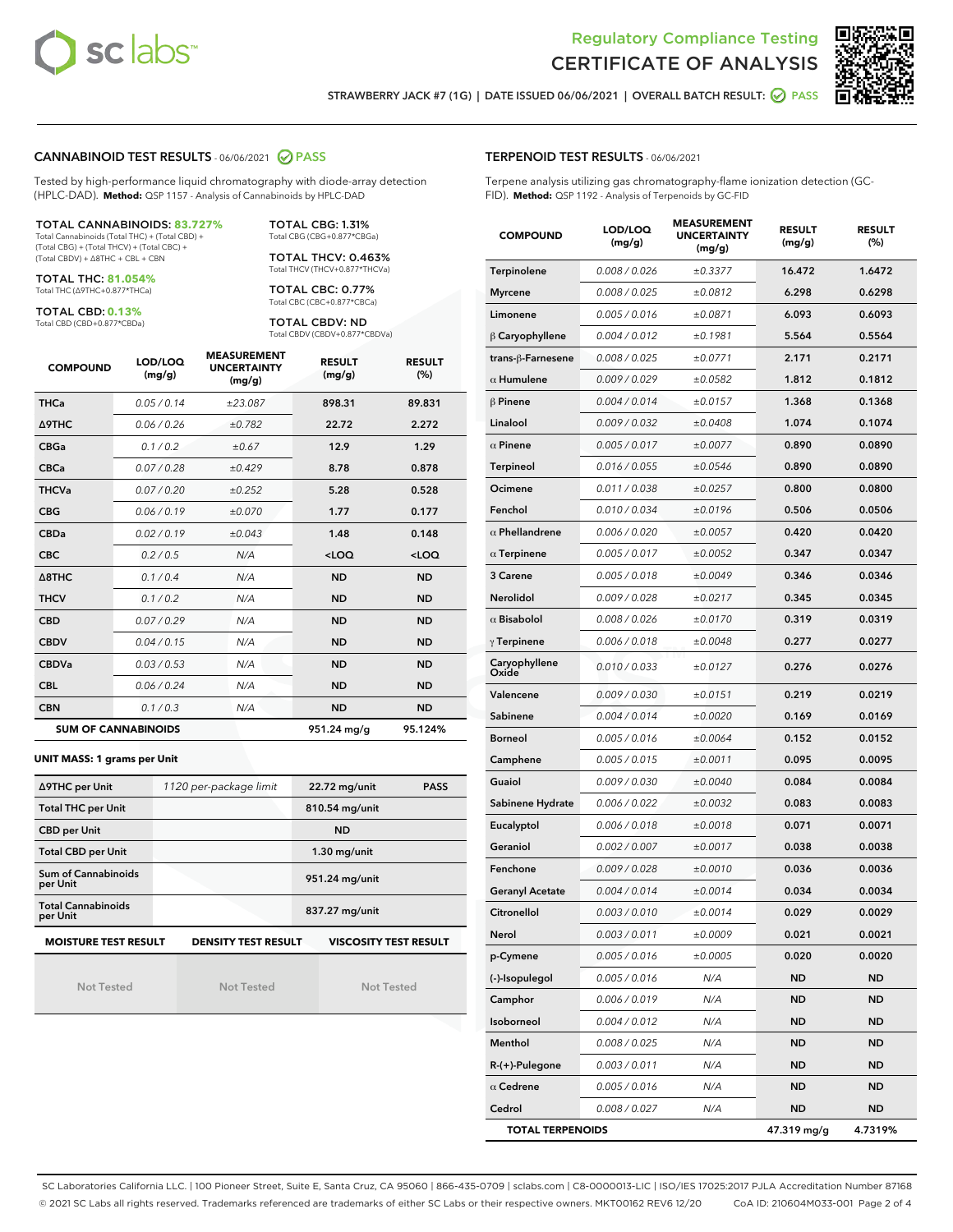



STRAWBERRY JACK #7 (1G) | DATE ISSUED 06/06/2021 | OVERALL BATCH RESULT: @ PASS

# CATEGORY 1 PESTICIDE TEST RESULTS - 06/05/2021 2 PASS

Pesticide and plant growth regulator analysis utilizing high-performance liquid chromatography-mass spectrometry (HPLC-MS) or gas chromatography-mass spectrometry (GC-MS). \*GC-MS utilized where indicated. **Method:** QSP 1212 - Analysis of Pesticides and Mycotoxins by LC-MS or QSP 1213 - Analysis of Pesticides by GC-MS

| <b>COMPOUND</b>             | LOD/LOQ<br>$(\mu g/g)$ | <b>ACTION</b><br><b>LIMIT</b><br>$(\mu g/g)$ | <b>MEASUREMENT</b><br><b>UNCERTAINTY</b><br>$(\mu g/g)$ | <b>RESULT</b><br>$(\mu g/g)$ | <b>RESULT</b> |
|-----------------------------|------------------------|----------------------------------------------|---------------------------------------------------------|------------------------------|---------------|
| Aldicarb                    | 0.03 / 0.08            | $\ge$ LOD                                    | N/A                                                     | <b>ND</b>                    | <b>PASS</b>   |
| Carbofuran                  | 0.02/0.05              | $>$ LOD                                      | N/A                                                     | <b>ND</b>                    | <b>PASS</b>   |
| Chlordane*                  | 0.03 / 0.08            | $\ge$ LOD                                    | N/A                                                     | <b>ND</b>                    | <b>PASS</b>   |
| Chlorfenapyr*               | 0.03/0.10              | $\ge$ LOD                                    | N/A                                                     | <b>ND</b>                    | <b>PASS</b>   |
| Chlorpyrifos                | 0.02 / 0.06            | $\ge$ LOD                                    | N/A                                                     | <b>ND</b>                    | <b>PASS</b>   |
| Coumaphos                   | 0.02/0.07              | $>$ LOD                                      | N/A                                                     | <b>ND</b>                    | <b>PASS</b>   |
| <b>Daminozide</b>           | 0.02 / 0.07            | $\ge$ LOD                                    | N/A                                                     | <b>ND</b>                    | <b>PASS</b>   |
| <b>DDVP</b><br>(Dichlorvos) | 0.03/0.09              | $\ge$ LOD                                    | N/A                                                     | <b>ND</b>                    | <b>PASS</b>   |
| <b>Dimethoate</b>           | 0.03 / 0.08            | $\ge$ LOD                                    | N/A                                                     | <b>ND</b>                    | <b>PASS</b>   |
| Ethoprop(hos)               | 0.03/0.10              | $\ge$ LOD                                    | N/A                                                     | <b>ND</b>                    | <b>PASS</b>   |
| Etofenprox                  | 0.02 / 0.06            | $\ge$ LOD                                    | N/A                                                     | <b>ND</b>                    | <b>PASS</b>   |
| Fenoxycarb                  | 0.03 / 0.08            | $\ge$ LOD                                    | N/A                                                     | <b>ND</b>                    | <b>PASS</b>   |
| Fipronil                    | 0.03/0.08              | $>$ LOD                                      | N/A                                                     | <b>ND</b>                    | <b>PASS</b>   |
| Imazalil                    | 0.02 / 0.06            | $\ge$ LOD                                    | N/A                                                     | <b>ND</b>                    | <b>PASS</b>   |
| Methiocarb                  | 0.02 / 0.07            | $\ge$ LOD                                    | N/A                                                     | <b>ND</b>                    | <b>PASS</b>   |
| Methyl<br>parathion         | 0.03/0.10              | $>$ LOD                                      | N/A                                                     | <b>ND</b>                    | <b>PASS</b>   |
| <b>Mevinphos</b>            | 0.03/0.09              | $>$ LOD                                      | N/A                                                     | <b>ND</b>                    | <b>PASS</b>   |
| Paclobutrazol               | 0.02 / 0.05            | $\ge$ LOD                                    | N/A                                                     | <b>ND</b>                    | <b>PASS</b>   |
| Propoxur                    | 0.03/0.09              | $>$ LOD                                      | N/A                                                     | <b>ND</b>                    | <b>PASS</b>   |
| Spiroxamine                 | 0.03 / 0.08            | $\ge$ LOD                                    | N/A                                                     | <b>ND</b>                    | <b>PASS</b>   |
| Thiacloprid                 | 0.03/0.10              | $\ge$ LOD                                    | N/A                                                     | <b>ND</b>                    | <b>PASS</b>   |

#### CATEGORY 2 PESTICIDE TEST RESULTS - 06/05/2021 @ PASS

| <b>COMPOUND</b>          | LOD/LOQ<br>$(\mu g/g)$ | <b>ACTION</b><br><b>LIMIT</b><br>$(\mu g/g)$ | <b>MEASUREMENT</b><br><b>UNCERTAINTY</b><br>$(\mu g/g)$ | <b>RESULT</b><br>$(\mu g/g)$ | <b>RESULT</b> |
|--------------------------|------------------------|----------------------------------------------|---------------------------------------------------------|------------------------------|---------------|
| Abamectin                | 0.03/0.10              | 0.1                                          | N/A                                                     | <b>ND</b>                    | <b>PASS</b>   |
| Acephate                 | 0.02/0.07              | 0.1                                          | N/A                                                     | <b>ND</b>                    | <b>PASS</b>   |
| Acequinocyl              | 0.02/0.07              | 0.1                                          | N/A                                                     | <b>ND</b>                    | <b>PASS</b>   |
| Acetamiprid              | 0.02/0.05              | 0.1                                          | N/A                                                     | <b>ND</b>                    | <b>PASS</b>   |
| Azoxystrobin             | 0.02/0.07              | 0.1                                          | N/A                                                     | <b>ND</b>                    | <b>PASS</b>   |
| <b>Bifenazate</b>        | 0.01/0.04              | 0.1                                          | N/A                                                     | <b>ND</b>                    | <b>PASS</b>   |
| <b>Bifenthrin</b>        | 0.02 / 0.05            | 3                                            | N/A                                                     | <b>ND</b>                    | <b>PASS</b>   |
| <b>Boscalid</b>          | 0.03/0.09              | 0.1                                          | N/A                                                     | <b>ND</b>                    | <b>PASS</b>   |
| Captan                   | 0.19/0.57              | 0.7                                          | N/A                                                     | <b>ND</b>                    | <b>PASS</b>   |
| Carbaryl                 | 0.02/0.06              | 0.5                                          | N/A                                                     | <b>ND</b>                    | <b>PASS</b>   |
| Chlorantranilip-<br>role | 0.04/0.12              | 10                                           | N/A                                                     | <b>ND</b>                    | <b>PASS</b>   |
| Clofentezine             | 0.03/0.09              | 0.1                                          | N/A                                                     | <b>ND</b>                    | <b>PASS</b>   |

| <b>CATEGORY 2 PESTICIDE TEST RESULTS</b> - 06/05/2021 continued |  |  |
|-----------------------------------------------------------------|--|--|
|                                                                 |  |  |

| <b>COMPOUND</b>               | LOD/LOQ<br>(µg/g) | <b>ACTION</b><br><b>LIMIT</b><br>(µg/g) | <b>MEASUREMENT</b><br><b>UNCERTAINTY</b><br>$(\mu g/g)$ | <b>RESULT</b><br>(µg/g) | <b>RESULT</b> |
|-------------------------------|-------------------|-----------------------------------------|---------------------------------------------------------|-------------------------|---------------|
| Cyfluthrin                    | 0.12 / 0.38       | $\overline{c}$                          | N/A                                                     | <b>ND</b>               | <b>PASS</b>   |
| Cypermethrin                  | 0.11/0.32         | 1                                       | N/A                                                     | <b>ND</b>               | <b>PASS</b>   |
| <b>Diazinon</b>               | 0.02 / 0.05       | 0.1                                     | N/A                                                     | <b>ND</b>               | <b>PASS</b>   |
| Dimethomorph                  | 0.03 / 0.09       | 2                                       | N/A                                                     | <b>ND</b>               | <b>PASS</b>   |
| Etoxazole                     | 0.02 / 0.06       | 0.1                                     | N/A                                                     | <b>ND</b>               | <b>PASS</b>   |
| Fenhexamid                    | 0.03 / 0.09       | 0.1                                     | N/A                                                     | <b>ND</b>               | <b>PASS</b>   |
| Fenpyroximate                 | 0.02 / 0.06       | 0.1                                     | N/A                                                     | <b>ND</b>               | <b>PASS</b>   |
| Flonicamid                    | 0.03 / 0.10       | 0.1                                     | N/A                                                     | <b>ND</b>               | <b>PASS</b>   |
| Fludioxonil                   | 0.03 / 0.10       | 0.1                                     | N/A                                                     | <b>ND</b>               | <b>PASS</b>   |
| Hexythiazox                   | 0.02 / 0.07       | 0.1                                     | N/A                                                     | <b>ND</b>               | <b>PASS</b>   |
| Imidacloprid                  | 0.04 / 0.11       | 5                                       | N/A                                                     | <b>ND</b>               | <b>PASS</b>   |
| Kresoxim-methyl               | 0.02 / 0.07       | 0.1                                     | N/A                                                     | <b>ND</b>               | <b>PASS</b>   |
| Malathion                     | 0.03 / 0.09       | 0.5                                     | N/A                                                     | <b>ND</b>               | <b>PASS</b>   |
| Metalaxyl                     | 0.02 / 0.07       | $\overline{c}$                          | N/A                                                     | <b>ND</b>               | <b>PASS</b>   |
| Methomyl                      | 0.03 / 0.10       | 1                                       | N/A                                                     | <b>ND</b>               | <b>PASS</b>   |
| Myclobutanil                  | 0.03/0.09         | 0.1                                     | N/A                                                     | <b>ND</b>               | <b>PASS</b>   |
| Naled                         | 0.02 / 0.07       | 0.1                                     | N/A                                                     | <b>ND</b>               | <b>PASS</b>   |
| Oxamyl                        | 0.04 / 0.11       | 0.5                                     | N/A                                                     | <b>ND</b>               | <b>PASS</b>   |
| Pentachloronitro-<br>benzene* | 0.03 / 0.09       | 0.1                                     | N/A                                                     | <b>ND</b>               | <b>PASS</b>   |
| Permethrin                    | 0.04 / 0.12       | 0.5                                     | N/A                                                     | <b>ND</b>               | <b>PASS</b>   |
| Phosmet                       | 0.03 / 0.10       | 0.1                                     | N/A                                                     | <b>ND</b>               | <b>PASS</b>   |
| Piperonylbu-<br>toxide        | 0.02 / 0.07       | 3                                       | N/A                                                     | <b>ND</b>               | <b>PASS</b>   |
| Prallethrin                   | 0.03 / 0.08       | 0.1                                     | N/A                                                     | <b>ND</b>               | <b>PASS</b>   |
| Propiconazole                 | 0.02 / 0.07       | 0.1                                     | N/A                                                     | <b>ND</b>               | <b>PASS</b>   |
| Pyrethrins                    | 0.04 / 0.12       | 0.5                                     | N/A                                                     | <b>ND</b>               | <b>PASS</b>   |
| Pyridaben                     | 0.02 / 0.07       | 0.1                                     | N/A                                                     | <b>ND</b>               | <b>PASS</b>   |
| Spinetoram                    | 0.02 / 0.07       | 0.1                                     | N/A                                                     | <b>ND</b>               | <b>PASS</b>   |
| Spinosad                      | 0.02 / 0.07       | 0.1                                     | N/A                                                     | <b>ND</b>               | <b>PASS</b>   |
| Spiromesifen                  | 0.02 / 0.05       | 0.1                                     | N/A                                                     | <b>ND</b>               | <b>PASS</b>   |
| Spirotetramat                 | 0.02 / 0.06       | 0.1                                     | N/A                                                     | <b>ND</b>               | <b>PASS</b>   |
| Tebuconazole                  | 0.02 / 0.07       | 0.1                                     | N/A                                                     | <b>ND</b>               | <b>PASS</b>   |
| Thiamethoxam                  | 0.03 / 0.10       | 5                                       | N/A                                                     | <b>ND</b>               | <b>PASS</b>   |
| Trifloxystrobin               | 0.03 / 0.08       | 0.1                                     | N/A                                                     | <b>ND</b>               | <b>PASS</b>   |

SC Laboratories California LLC. | 100 Pioneer Street, Suite E, Santa Cruz, CA 95060 | 866-435-0709 | sclabs.com | C8-0000013-LIC | ISO/IES 17025:2017 PJLA Accreditation Number 87168 © 2021 SC Labs all rights reserved. Trademarks referenced are trademarks of either SC Labs or their respective owners. MKT00162 REV6 12/20 CoA ID: 210604M033-001 Page 3 of 4